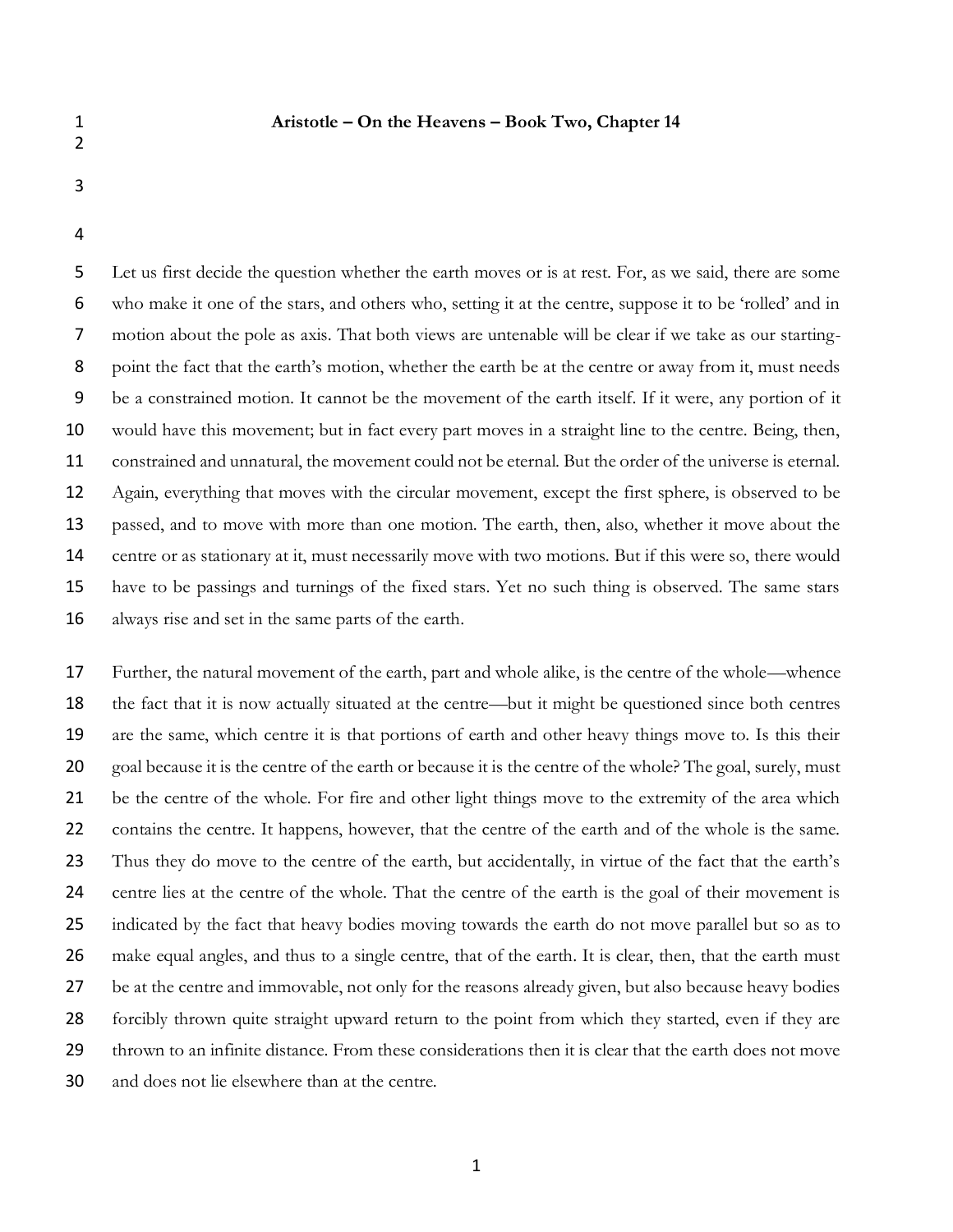From what we have said the explanation of the earth's immobility is also apparent. If it is the nature of earth, as observation shows, to move from any point to the centre, as of fire contrariwise to move from the centre to the extremity, it is impossible that any portion of earth should move away from the centre except by constraint. For a single thing has a single movement, and a simple thing a simple: contrary movements cannot belong to the same thing, and movement away from the centre is the contrary of movement to it. If then no portion of earth can move away from the centre, obviously still less can the earth as a whole so move. For it is the nature of the whole to move to the point to which the part naturally moves. Since, then, it would require a force greater than itself to move it, it must needs stay at the centre. This view is further supported by the contributions of mathematicians to astronomy, since the observations made as the shapes change by which the order of the stars is determined, are fully accounted for on the hypothesis that the earth lies at the centre. Of the position of the earth and of the manner of its rest or movement, our discussion may here end.

 Its shape must necessarily be spherical. For every portion of earth has weight until it reaches the centre, and the jostling of parts greater and smaller would bring about not a waved surface, but rather compression and convergence of part and part until the centre is reached. The process should be conceived by supposing the earth to come into being in the way that some of the natural philosophers describe. Only they attribute the downward movement to constraint, and it is better to keep to the truth and say that the reason of this motion is that a thing which possesses weight is naturally endowed with a centripetal movement. When the mixture, then, was merely potential, the things that were separated off moved similarly from every side towards the centre. Whether the parts which came together at the centre were distributed at the extremities evenly, or in some other way, makes no difference. If, on the one hand, there were a similar movement from each quarter of the extremity to the single centre, it is obvious that the resulting mass would be similar on every side. For if an equal amount is added on every side the extremity of the mass will be everywhere equidistant from its centre, i.e. the figure will be spherical. But neither will it in any way affect the argument if there is not a similar accession of concurrent fragments from every side. For the greater quantity, finding a lesser in front of it, must necessarily drive it on, both having an impulse whose goal is the centre, and the greater weight driving the lesser forward till this goal is reached. In this we have also the solution of a possible difficulty. The earth, it might be argued, is at the centre and spherical in shape: if, then, a weight many times that of the earth were added to one hemisphere, the centre of the earth and of the whole will no longer be coincident. So that either the earth will not stay still at the centre, or if it does, it will be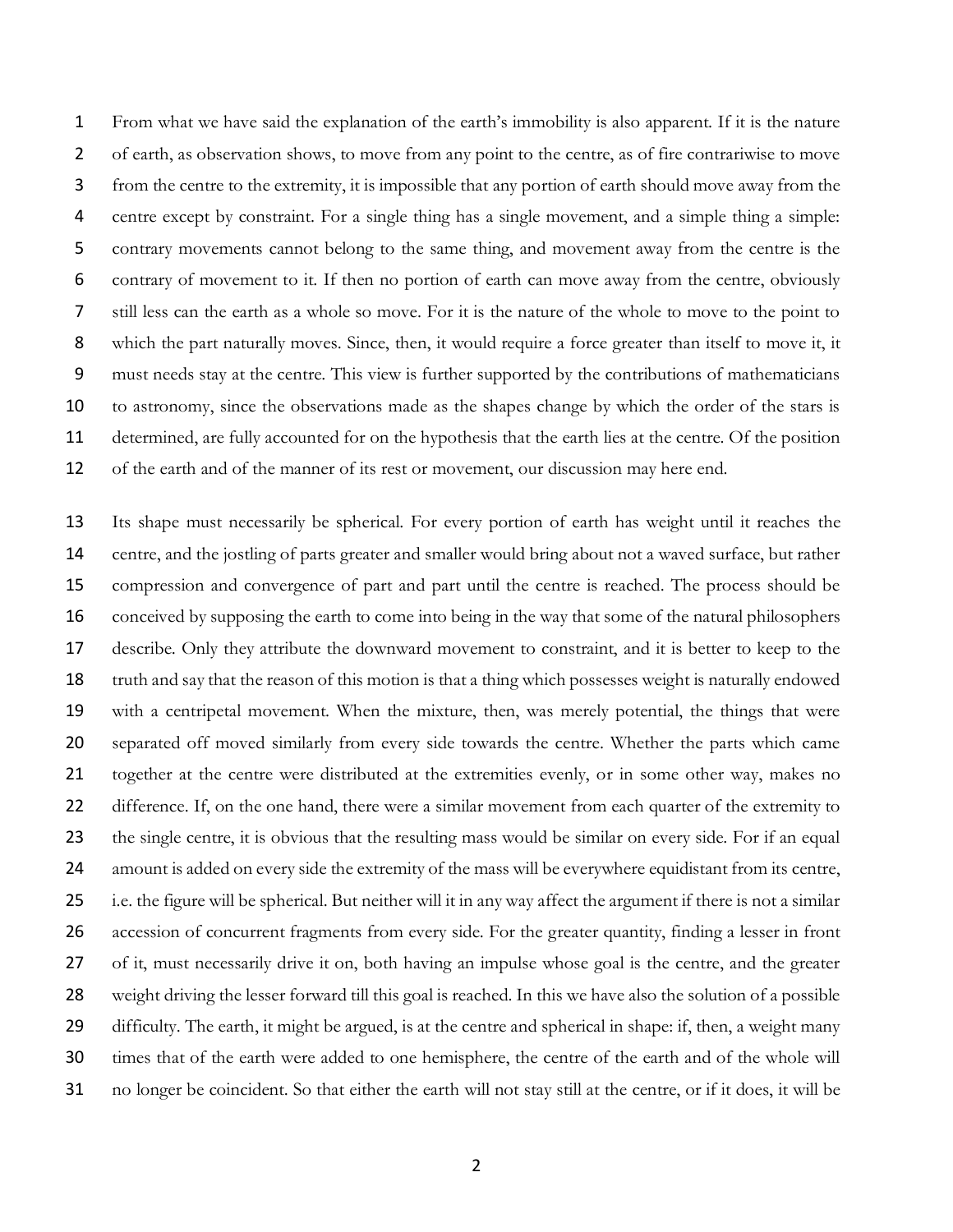at rest without having its centre at the place to which it is still its nature to move. Such is the difficulty. 2 A short consideration will give us an easy answer, if we first give precision to our postulate that any body endowed with weight, of whatever size, moves towards the centre. Clearly it will not stop when its edge touches the centre. The greater quantity must prevail until the body's centre occupies the centre. For that is the goal of its impulse. Now it makes no difference whether we apply this to a clod or common fragment of earth or to the earth as a whole. The fact indicated does not depend upon degrees of size but applies universally to everything that has the centripetal impulse. Therefore earth in motion, whether in a mass or in fragments, necessarily continues to move until it occupies the centre equally every way, the less being forced to equalize itself by the greater owing to the forward drive of the impulse.

 If the earth was generated, then, it must have been formed in this way, and so clearly its generation was spherical; and if it is ungenerated and has remained so always, its character must be that which the initial generation, if it had occurred, would have given it. But the spherical shape, necessitated by this argument, follows also from the fact that the motions of heavy bodies always make equal angles, and are not parallel. This would be the natural form of movement towards what is naturally spherical. Either then the earth is spherical or it is at least naturally spherical. And it is right to call anything that which nature intends it to be, and which belongs to it, rather than that which it is by constraint and contrary to nature. The evidence of the senses further corroborates this. How else would eclipses of the moon show segments shaped as we see them? As it is, the shapes which the moon itself each month shows are of every kind straight, gibbous, and concave—but in eclipses the outline is always curved: and, since it is the interposition of the earth that makes the eclipse, the form of this line will be caused by the form of the earth's surface, which is therefore spherical. Again, our observations of the stars make it evident, not only that the earth is circular, but also that it is a circle of no great size. For quite a small change of position to south or north causes a manifest alteration of the horizon. 25 There is much change, I mean, in the stars which are overhead, and the stars seen are different, as one moves northward or southward. Indeed there are some stars seen in Egypt and in the neighbourhood of Cyprus which are not seen in the northerly regions; and stars, which in the north are never beyond the range of observation, in those regions rise and set. All of which goes to show not only that the earth is circular in shape, but also that it is a sphere of no great size: for otherwise the effect of so slight a change of place would not be quickly apparent. Hence one should not be too sure of the incredibility of the view of those who conceive that there is continuity between the parts about the